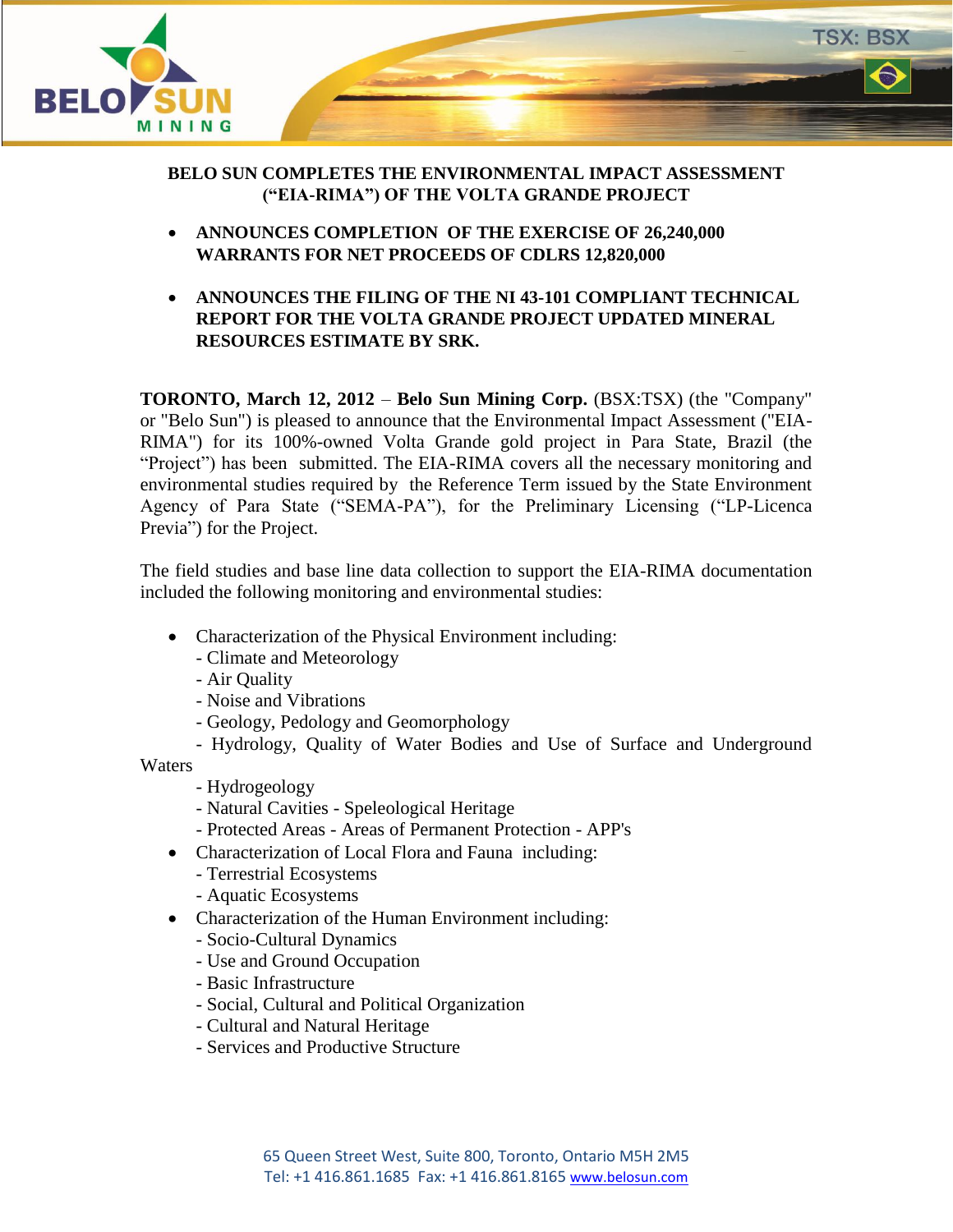

The studies and the associated environmental monitoring were conducted by BRANDT MEIO AMBIENTE ("BRANDT"), a specialized environmental Brazilian company, who prepared all the documentation required by the State Environment Agency. Belo Sun filed the EIA-RIMA documentation with the SEMA-PA, who will evaluate the documentation to determine if additional studies are required to issue the Preliminary License for the Project, which will confirm the environmental feasibility of the Project and provide the guidelines for obtaining the Installation License to implement the Project.

**TSX: BSX** 

Belo Sun expects to be issued the Preliminary License in the fourth quarter of 2012, together with the requisite guidelines to prepare the studies and monitoring required to obtain the Installation License. These studies should be completed in early 2013, and the Company hopes to receive the Installation License as early as the second quarter of 2013, which will coincide with the completion of the Engineering Studies which are required to start project construction.

Mark Eaton, President and Chief Executive Officer for the Company, stated: "We are pleased with the completion of the environmental studies for the Volta Grande Gold Project as we advance the Project towards mine development. The filing of the EIA-RIMA is a very important step for the Company and the start-up of the project construction process."

Belo Sun also announces that it will file a new NI 43-101 report prepared by SRK which supports the updated mineral resource estimate released by Belo Sun on January 21 2012 for the Volta Grande Gold Project. The report states Measured and Indicated mineral resources of 41,829,000 tons at an average grade of 1.66g/t containing 2,227,900 oz of gold and Inferred mineral resources of 28,570,000 tons at an average grade of 1.74 g/t containing 1,596,900 oz of gold. For further details readers are referred to the new technical report filed by the Company entitled "Mineral Resource Technical Report for the Volta Grande Gold Project, Pará, Brazil", which may be found under the Company's profile on SEDAR.

Belo Sun also advises that it has raised additional cash proceeds of \$12,820,000 from the exercise of 26,240,000 warrants and broker warrants which were issued in connection with a private placement completed on March 3, 2010. The Company has approximately \$39 million in cash, including the proceeds from the warrant exercises that will be used by the Company to continue exploration work at its Volta Grande Gold Project. The Company has no further warrants outstanding and 229,144,934 common shares issued and outstanding.